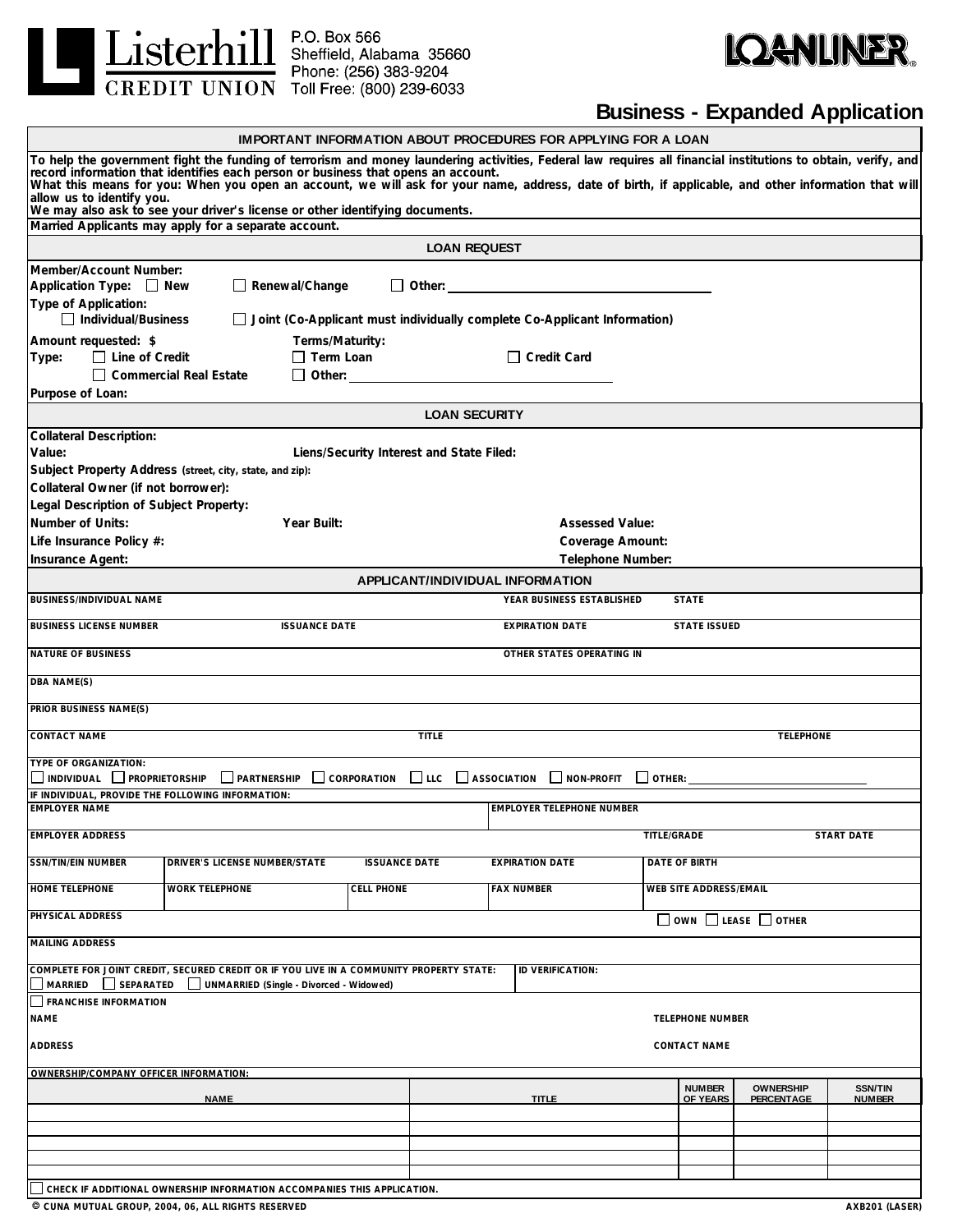|                                                                                                                                                           |                                                                                                                                                                                                                                                               |                   | <b>GUARANTOR/CO-APPLICANT</b>                                                               |                                                                                 |                                               |                               |                                               |            |                              |                                  |
|-----------------------------------------------------------------------------------------------------------------------------------------------------------|---------------------------------------------------------------------------------------------------------------------------------------------------------------------------------------------------------------------------------------------------------------|-------------------|---------------------------------------------------------------------------------------------|---------------------------------------------------------------------------------|-----------------------------------------------|-------------------------------|-----------------------------------------------|------------|------------------------------|----------------------------------|
| 1. I AM PROVIDING THE FOLLOWING INFORMATION FOR PURPOSES OF SERVING AS A (CHECK ONE): SSN/TIN NUMBER                                                      |                                                                                                                                                                                                                                                               |                   |                                                                                             |                                                                                 | DATE OF BIRTH                                 |                               |                                               |            |                              |                                  |
| CO-APPLICANT<br><b>GUARANTOR</b><br><b>NAME</b>                                                                                                           |                                                                                                                                                                                                                                                               |                   |                                                                                             | DRIVER'S LICENSE NUMBER/STATE<br><b>ISSUANCE DATE</b>                           |                                               |                               |                                               |            | <b>EXPIRATION DATE</b>       |                                  |
| <b>HOME TELEPHONE</b>                                                                                                                                     | <b>WORK TELEPHONE</b>                                                                                                                                                                                                                                         | <b>CELL PHONE</b> |                                                                                             | <b>FAX NUMBER</b>                                                               |                                               |                               | <b>WEB SITE ADDRESS/EMAIL</b>                 |            |                              |                                  |
| PHYSICAL ADDRESS                                                                                                                                          |                                                                                                                                                                                                                                                               |                   |                                                                                             |                                                                                 |                                               |                               |                                               |            |                              |                                  |
| <b>MAILING ADDRESS</b>                                                                                                                                    |                                                                                                                                                                                                                                                               |                   |                                                                                             |                                                                                 |                                               |                               |                                               |            |                              |                                  |
|                                                                                                                                                           | GUARANTOR/CO-MAKER ON OTHER LOANS (Lender name, term, and amount)                                                                                                                                                                                             |                   |                                                                                             |                                                                                 |                                               |                               |                                               |            |                              |                                  |
|                                                                                                                                                           | COMPLETE FOR JOINT CREDIT, SECURED CREDIT OR IF YOU LIVE IN A COMMUNITY PROPERTY STATE:<br>MARRIED SEPARATED UNMARRIED (Single - Divorced - Widowed)                                                                                                          |                   |                                                                                             |                                                                                 | ID VERIFICATION:                              |                               |                                               |            |                              |                                  |
| 2. I AM PROVIDING THE FOLLOWING INFORMATION FOR PURPOSES OF SERVING AS A (CHECK ONE): SSN/TIN NUMBER<br>DATE OF BIRTH<br><b>GUARANTOR</b><br>CO-APPLICANT |                                                                                                                                                                                                                                                               |                   |                                                                                             |                                                                                 |                                               |                               |                                               |            |                              |                                  |
| <b>NAME</b>                                                                                                                                               |                                                                                                                                                                                                                                                               |                   |                                                                                             | DRIVER'S LICENSE NUMBER/STATE<br><b>ISSUANCE DATE</b><br><b>EXPIRATION DATE</b> |                                               |                               |                                               |            |                              |                                  |
| HOME TELEPHONE                                                                                                                                            | <b>WORK TELEPHONE</b>                                                                                                                                                                                                                                         | <b>CELL PHONE</b> | <b>FAX NUMBER</b>                                                                           |                                                                                 |                                               | <b>WEB SITE ADDRESS/EMAIL</b> |                                               |            |                              |                                  |
| PHYSICAL ADDRESS                                                                                                                                          |                                                                                                                                                                                                                                                               |                   |                                                                                             |                                                                                 |                                               |                               |                                               |            |                              |                                  |
| <b>MAILING ADDRESS</b>                                                                                                                                    |                                                                                                                                                                                                                                                               |                   |                                                                                             |                                                                                 |                                               |                               |                                               |            |                              |                                  |
|                                                                                                                                                           | GUARANTOR/CO-MAKER ON OTHER LOANS (Lender name, term, and amount)                                                                                                                                                                                             |                   |                                                                                             |                                                                                 |                                               |                               |                                               |            |                              |                                  |
|                                                                                                                                                           | COMPLETE FOR JOINT CREDIT, SECURED CREDIT OR IF YOU LIVE IN A COMMUNITY PROPERTY STATE:<br>MARRIED SEPARATED UNMARRIED (Single - Divorced - Widowed)                                                                                                          |                   |                                                                                             |                                                                                 | <b>ID VERIFICATION:</b>                       |                               |                                               |            |                              |                                  |
|                                                                                                                                                           | or CHECK IF ADDITIONAL GUARANTOR/CO-APPLICANT INFORMATION ACCOMPANIES THIS APPLICATION.                                                                                                                                                                       |                   |                                                                                             |                                                                                 |                                               |                               |                                               |            |                              |                                  |
|                                                                                                                                                           |                                                                                                                                                                                                                                                               |                   | <b>SOURCES OF INCOME</b>                                                                    |                                                                                 |                                               |                               |                                               |            |                              |                                  |
|                                                                                                                                                           | <b>Important Notice to Individuals</b><br>ALIMONY-CHILD SUPPORT: The inclusion of alimony, separate maintenance, or child support as income is voluntary and need not be revealed if you do<br>not wish to have it considered in evaluating this application. |                   |                                                                                             |                                                                                 |                                               |                               |                                               |            |                              |                                  |
|                                                                                                                                                           |                                                                                                                                                                                                                                                               |                   | <b>APPLICANT</b>                                                                            |                                                                                 | <b>GUARANTOR OR</b><br><b>CO-APPLICANT #1</b> |                               | <b>GUARANTOR OR</b><br><b>CO-APPLICANT #2</b> |            | <b>TOTAL</b>                 | <b>SPOUSE</b><br>(IF APPLICABLE) |
| <b>NET SALES</b>                                                                                                                                          | <b>GROSS ANNUAL INCOME</b>                                                                                                                                                                                                                                    |                   |                                                                                             |                                                                                 |                                               |                               |                                               |            |                              |                                  |
| <b>BASE SALARY</b><br><b>OVERTIME</b>                                                                                                                     |                                                                                                                                                                                                                                                               |                   |                                                                                             |                                                                                 |                                               |                               |                                               |            |                              |                                  |
| <b>BONUS AND/OR COMMISSIONS</b>                                                                                                                           |                                                                                                                                                                                                                                                               |                   |                                                                                             |                                                                                 |                                               |                               |                                               |            |                              |                                  |
| DIVIDENDS/INTEREST<br>NET RENTAL INCOME                                                                                                                   |                                                                                                                                                                                                                                                               |                   |                                                                                             |                                                                                 |                                               |                               |                                               |            |                              |                                  |
| <b>ITEMIZED OTHER:</b>                                                                                                                                    |                                                                                                                                                                                                                                                               |                   |                                                                                             |                                                                                 |                                               |                               |                                               |            |                              |                                  |
| 1.                                                                                                                                                        |                                                                                                                                                                                                                                                               |                   |                                                                                             |                                                                                 |                                               |                               |                                               |            |                              |                                  |
| 2.                                                                                                                                                        |                                                                                                                                                                                                                                                               |                   |                                                                                             |                                                                                 |                                               |                               |                                               |            |                              |                                  |
| 3.                                                                                                                                                        |                                                                                                                                                                                                                                                               |                   |                                                                                             |                                                                                 |                                               |                               |                                               |            |                              |                                  |
| 4.<br>5.                                                                                                                                                  |                                                                                                                                                                                                                                                               |                   |                                                                                             |                                                                                 |                                               |                               |                                               |            |                              |                                  |
| TOTAL ANNUAL INCOME                                                                                                                                       |                                                                                                                                                                                                                                                               |                   |                                                                                             |                                                                                 |                                               |                               |                                               |            |                              |                                  |
| <b>CREDITOR INFORMATION</b>                                                                                                                               |                                                                                                                                                                                                                                                               |                   |                                                                                             |                                                                                 |                                               |                               |                                               |            |                              |                                  |
|                                                                                                                                                           | <b>LENDER</b>                                                                                                                                                                                                                                                 |                   | <b>PURPOSE</b>                                                                              |                                                                                 | <b>CURRENT</b><br>BALANCE                     |                               | <b>MONTHLY</b><br><b>PAYMENT</b>              |            | <b>HOW</b><br><b>SECURED</b> |                                  |
|                                                                                                                                                           |                                                                                                                                                                                                                                                               |                   |                                                                                             |                                                                                 |                                               |                               |                                               |            |                              |                                  |
|                                                                                                                                                           |                                                                                                                                                                                                                                                               |                   |                                                                                             |                                                                                 |                                               |                               |                                               |            |                              |                                  |
|                                                                                                                                                           |                                                                                                                                                                                                                                                               |                   |                                                                                             |                                                                                 |                                               |                               |                                               |            |                              |                                  |
| <b>TOTALS</b><br>CHECK IF ADDITIONAL CREDITOR INFORMATION ACCOMPANIES THIS APPLICATION.                                                                   |                                                                                                                                                                                                                                                               |                   |                                                                                             |                                                                                 |                                               |                               |                                               |            |                              |                                  |
| <b>FINANCIAL INFORMATION</b>                                                                                                                              |                                                                                                                                                                                                                                                               |                   |                                                                                             |                                                                                 |                                               |                               |                                               |            |                              |                                  |
| Please include copies of the following checked items as attachments to this application:                                                                  |                                                                                                                                                                                                                                                               |                   |                                                                                             |                                                                                 |                                               |                               |                                               |            |                              |                                  |
| $\Box$ Federal Tax Return For:<br>Balance Sheet for Current Year for:<br>$\Box$ Borrower $\Box$ Guarantor/Co-Applicant(s)                                 |                                                                                                                                                                                                                                                               |                   |                                                                                             |                                                                                 |                                               |                               |                                               |            |                              |                                  |
| $\Box$ Current Year $\Box$ Other:                                                                                                                         |                                                                                                                                                                                                                                                               |                   | Borrower   Guarantor/Co-Applicant(s)<br>$\Box$ Income Statement for Current Year:<br>$\Box$ |                                                                                 |                                               |                               |                                               |            |                              |                                  |
| Guarantor/Co-Applicant(s)<br>Borrower Guarantor/Co-Applicant(s)<br>  Borrower<br>Other:<br>l l                                                            |                                                                                                                                                                                                                                                               |                   |                                                                                             |                                                                                 |                                               |                               |                                               |            |                              |                                  |
| $\Box$ Business Plan                                                                                                                                      |                                                                                                                                                                                                                                                               |                   |                                                                                             |                                                                                 |                                               |                               |                                               |            |                              |                                  |
| Franchise Agreement (if applicable)                                                                                                                       |                                                                                                                                                                                                                                                               |                   |                                                                                             |                                                                                 |                                               |                               |                                               |            |                              |                                  |
| <b>Accountant Name:</b>                                                                                                                                   |                                                                                                                                                                                                                                                               |                   |                                                                                             |                                                                                 |                                               |                               |                                               |            |                              |                                  |
| Address:                                                                                                                                                  |                                                                                                                                                                                                                                                               |                   |                                                                                             |                                                                                 |                                               |                               |                                               | Telephone: |                              |                                  |
|                                                                                                                                                           |                                                                                                                                                                                                                                                               |                   |                                                                                             |                                                                                 |                                               |                               |                                               |            |                              |                                  |